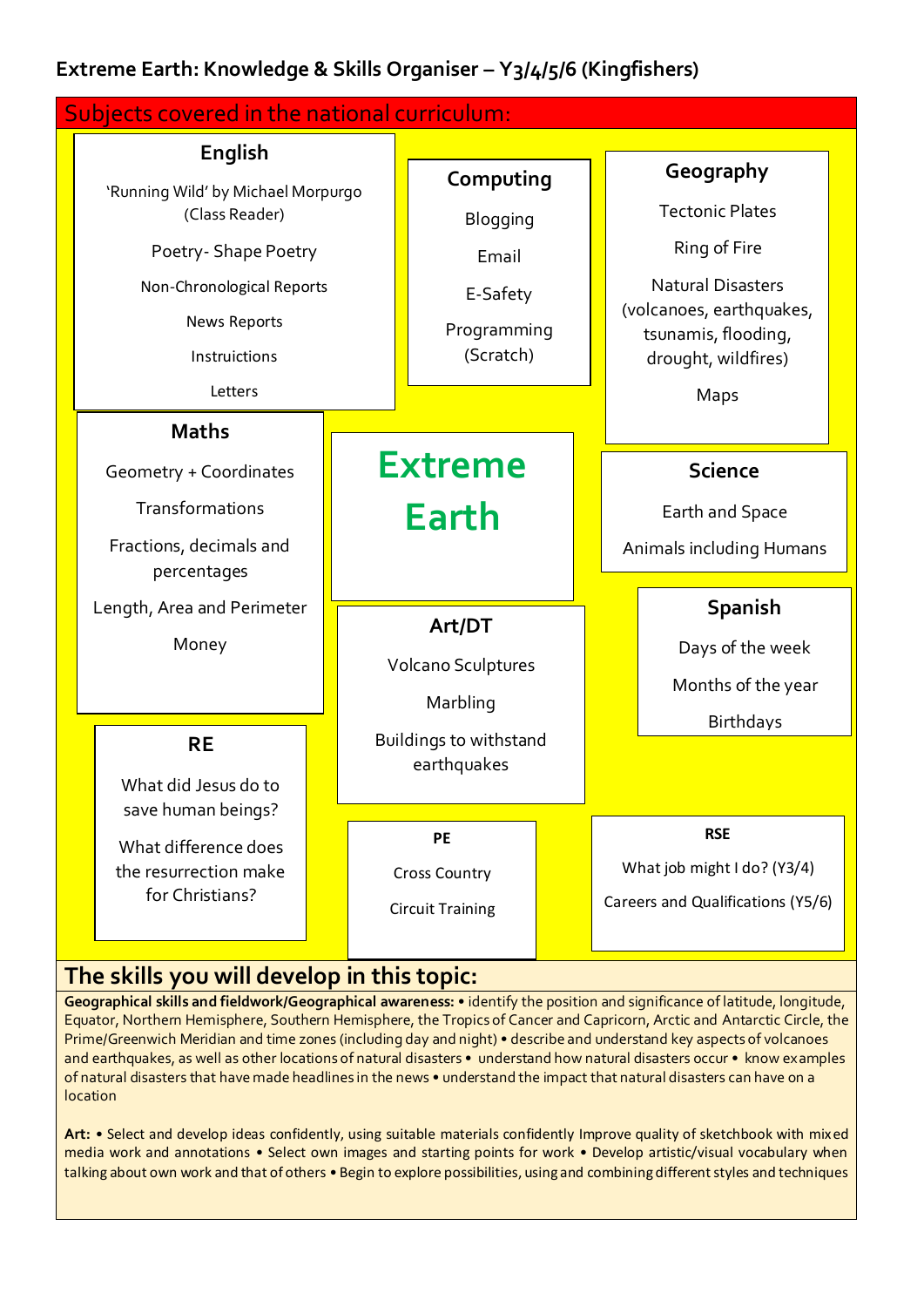**Design Technology: \*Select from and use a wider range of materials and components, including construction materials,** according to their functional properties and aesthetic qualities  $\clubsuit$  Select tools and equipment suitable for the task  $\clubsuit$  Critically evaluate their work

Science: - plan different types of scientific enquiries to answer questions, including recognising and controlling variables where necessary • take measurements, using a range of scientific equipment, with increasing accuracy and precision, taking repeat readings when appropriate • record data and results of increasing complexity using scientific diagrams and labels, classification keys, tables, scatter graphs, bar and line graphs • identify that animals, including humans, need the right types and amount of nutrition, and that they cannot make their own food; they get nutrition from what they eat • identify that humans and some other animals have skeletons and muscles for support, protection and movement • identify and name the main parts of the human circulatory system, and describe the functions of the heart, blood vessels and blood • recognise the impact of diet, exercise, drugs and lifestyle on the way their bodies function - describe the ways in which nutrients and water are transported within animals, including humans • observe changes across the 4 seasons

• observe and describe weather associated with the seasons and how day length varies • describe the movement of the Earth and other planets relative to the sun in the solar system • describe the movement of the moon relative to the Earth • describe the sun, Earth and moon as approximately spherical bodies use the idea of the Earth's rotation to explain day and night and the apparent movement of the sun across the sky

**RE:** How is salvation linked to incarnation? Was Jesus' death a sacrifice? what is the meaning behind Jesus' death/resurrection? How do Christians celebrate Holy Communion? What is the last supper? How do Christians celebrate Easter Sunday/Good Friday? What would you sacrifice? How would sacrifice impact your life? What are the meanings behind the story? How did/does Jesus inspire the world today? How does resurrection and death make a difference in Christians' lives? How does the belief in resurrection and life after death makes a difference to Christians?

**Computing:** Use sequence, selection and repetition in programs. • Use logical reasoning to explain how some simple algorithms work and to detect and correct errors in algorithms and programs. • learn to use graphical programming language, such as Scratch or Logo to draw regular 2D shapes. • add loops or procedures to create a repeating pattern. • learn to collaborate electronically by blogging - mailing and working on shared documents

## **Home Learning ideas:**

- Create a fact page about a natural disaster. How are they formed? Where do they occur?
- Create a short presentation/piece of writing on tectonic plate boundaries. Research types of tectonic movement, such as destructive and constructive plate boundaries.
- Find out about at least 3 examples of natural disasters that have happened in real life (eg. Boxing Day tsunami 2004)
- Use a papier mache (or something else spherical) to create your own earth model. You could include natural features of the earth on it or wonders of the world.
- Write your own adventure story set in or near a natural disaster event. It could be modern-day realistic, fantasy or historical. Make sure that it is neatly presented, perhaps with a front cover.
- Imagine that you are a news presenter. Write down at least five questions which you would ask someone who has survived a natural event such as an earthquake, volcanic eruption or flood.
- Investigate photos/artwork of natural disasters to inspire your own picture. You can use paints, pastels, pencils or collage. The choice is yours!
- Design a new building which is capable of surviving a specific natural event. You could create a model, draw your design, use a computer program or any other way that you can think of to present your ideas.
- Create a board game using ideas from our 'Extreme Earth' topic.

## **Vocabulary I need to know:**

**Geography:** fault, magma, Ring of Fire, sill, crater, conduit, active, eruption, ash, core, vent, volcano, crust, dormant, mantle, lava, extinct, earthquake, tsunami, tectonic plate, divergent, convergent, transform, drought, flooding, wildfires, avalanche, tornado, hurricane.

**Science:** Earth, Sun, Moon, day, night, equinox, solstice, seasons, equator, Tropic of Capricorn, Tropic of Cancer, North/South Pole, continent, Solar System, planet, orbit, rotate, tilt, nutrition, carbohydrates, vitamins, minerals, fat, protein, skeleton, internal organs, heart, lungs, liver, kidneys, brain, blood, diet, exercise, nutrients